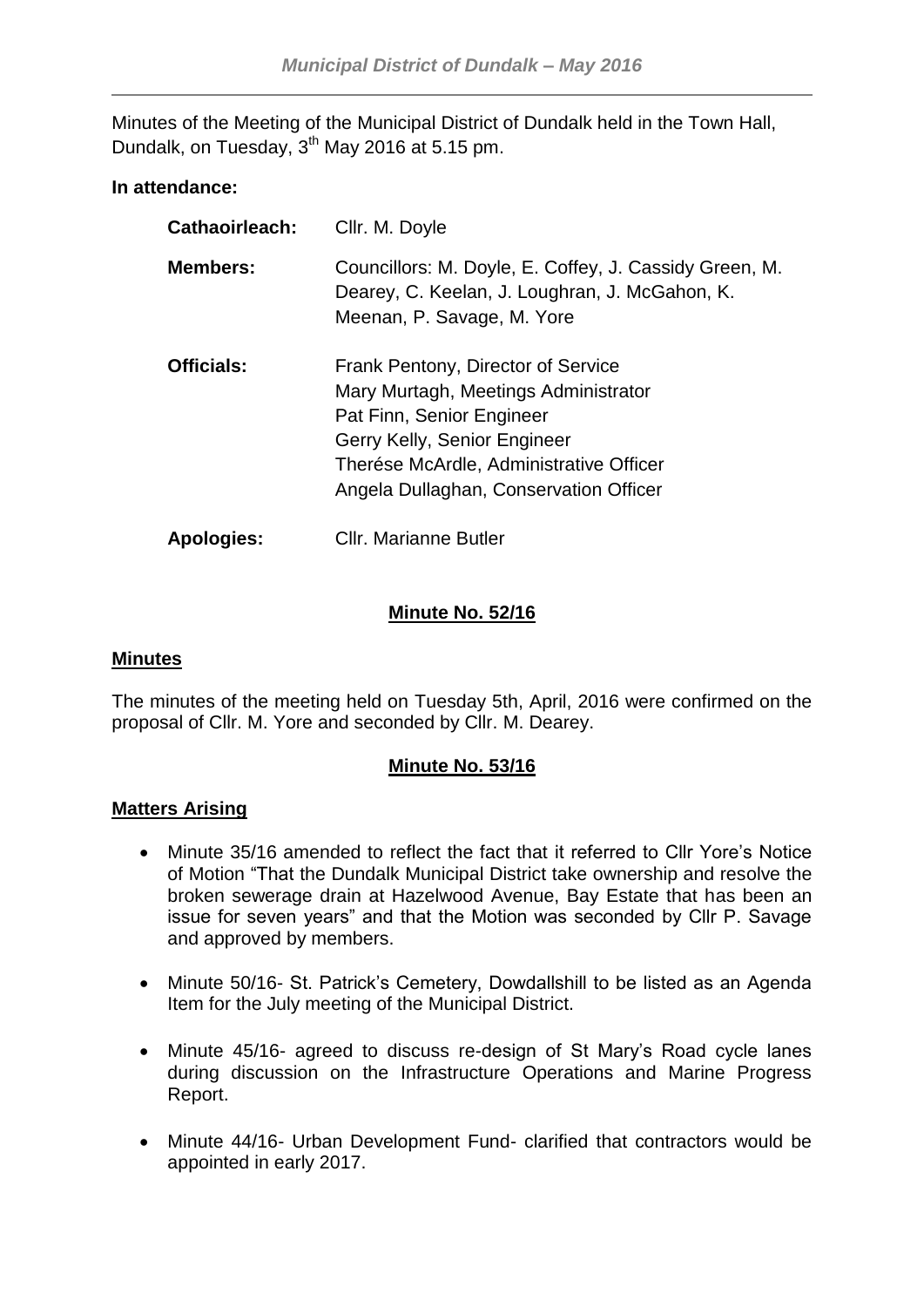## **Minute No. 54/16**

## **Suspension of Standing Orders**

| <b>Proposed by:</b> | Cllr. M. Doyle |
|---------------------|----------------|
| Seconded by:        | CIIr. M. Yore  |

And resolved.

To suspend Standing Orders to allow members to be briefed on the Fire Safety Issues at Ath Leathan apartments.

## **Minute No. 55/16**

Members expressed concern at the serious issues that have emerged in relation to fire safety at the development. A copy of the Press Statement was circulated to members who requested that, in future, such statements should be copied to member for information. Members noted that there was an obvious problem in terms of compliance monitoring and agreed that much more invasive inspections are required rather than relying on the integrity of the developer to comply with the specified requirements. The issue of the validity of security for Mortgage Companies was also raised and it was stressed by members that a timeframe for enforcement procedures needs to be agreed, addition resources need to be put in place to increase inspections of large scale developments and a system put in place for keeping the residents of Ath Leathan informed. Further agreed that the Chief Fire Officer should attend the next meeting to update members or, if more appropriate in terms of enforcement action being progressed, provide a report to members on the current position.

## **Minute No. 56/16**

## **Part 8 Housing Development Clos na Manach, Carlingford.**

| <b>Proposed by:</b> | Cllr. P. Savage |
|---------------------|-----------------|
| Seconded by:        | CIIr. M. Yore   |

And resolved.

That in accordance with Section 179 (4) (b) of the Planning & Development Act, 2000 to confirm the Chief Executives Report dated  $25<sup>th</sup>$  April 2015 for Part  $8 - 10$  No Dwellings at Clos na Manach, Carlingford.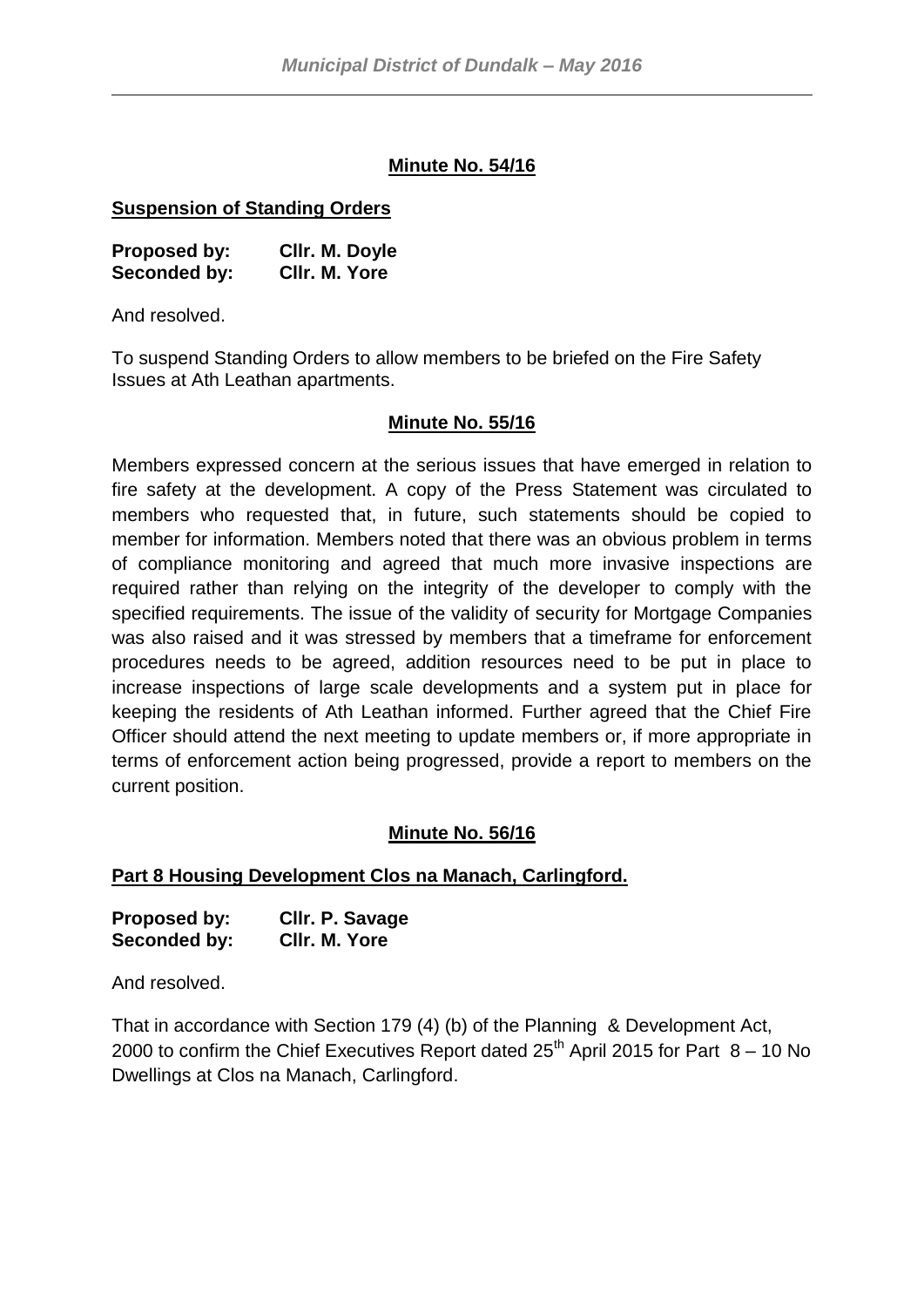# **Minute No. 57/16**

## **BIDS Presentation**

Mr Tom Muckian Chairman of BIDS and Mr Martin McElligot Town Centre Manager attended the meeting and briefed members by way of a Powerpoint Presentation on Progress being made on various initiatives including:

- Christmas Lights 2016- Visuals for Town Centre lighting welcomed by members who were advised that they provided a new modern concept that will form the new lighting structure for the next five years.
- Townwatch- working with Gardai on new communication system to deliver a zero tolerance response to Retail Crime.
- Marketing Programme- App launched as joint initiative with Dundalk Tidy Towns- future plans to add Trails/ Walking Routes.
- Destination Dundalk- over 42,000 people in six weeks for Frostival 2015/2016. Plans to introduce summer programme by re-launching the Maytime Festival in 2017.
- Independent Traders Day planned for summer 2016.
- Data Analytics being used to predict and measure visitor/ footfall numbers.

Members congratulated Mr. McElligot and Mr. Muckian on the work to date and the plans for the future. During discussion the following issues were raised by members:

- The fact that the attitude to Retail Staff in Retail Outlets is key to success in terms of Customer satisfaction.
- The need to ensure the removal of "Welcome to Dundalk- Pay Parking in Operation" signs on approach roads.
- The need for better weed management to create a positive impression.
- Vacancy of key Retail Properties in town centre and the need to continue discussion on Rates to see if the matter can be addressed.

## **Minute No. 58/16**

# **Peace IV Partnership**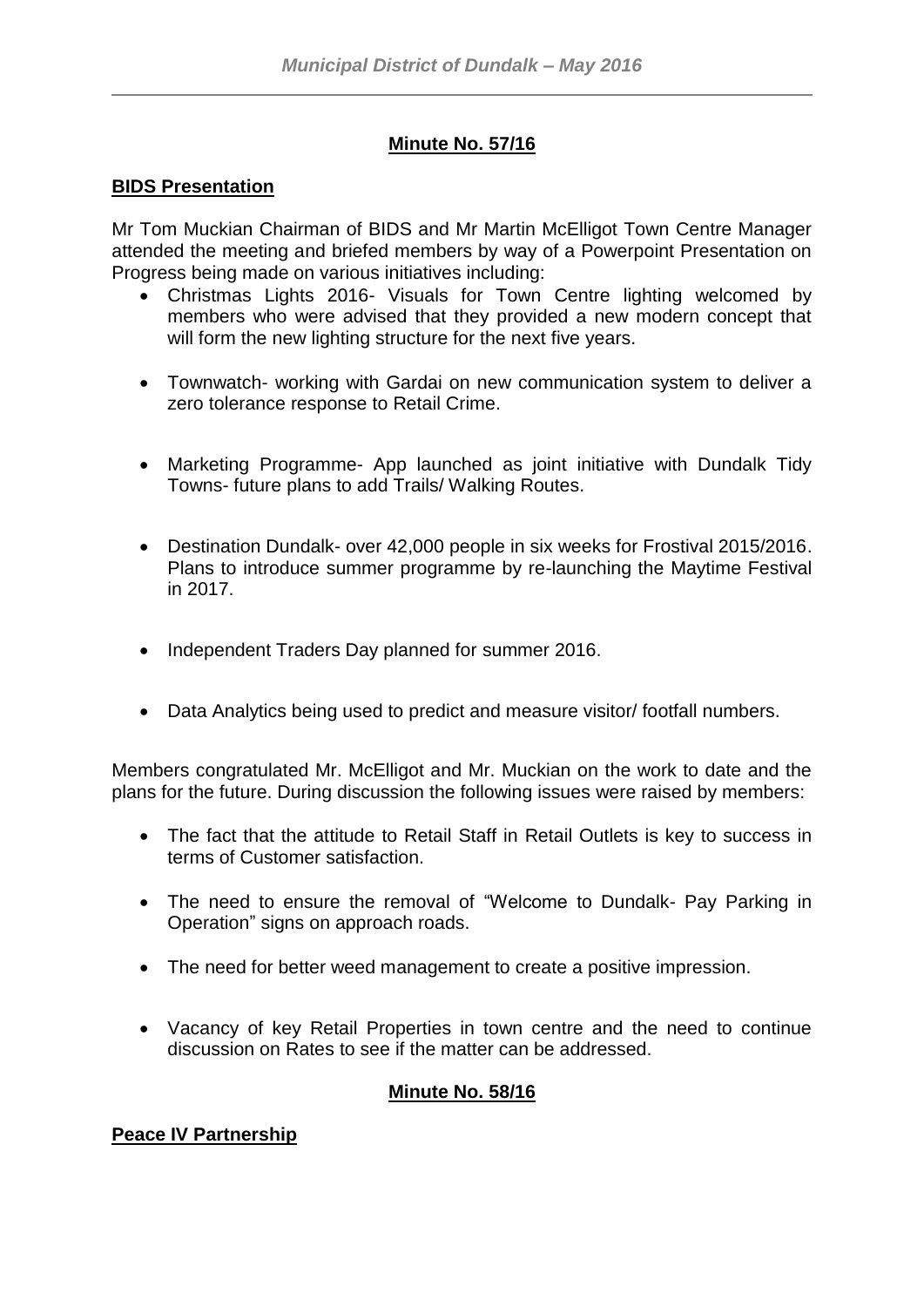Ms. Therése McArdle, Administrative Officer, updated members, by way of a Powerpoint Presentation on the current status of the Peace IV Programme and the requirement to establish a Peace Partnership Committee to make recommendations to the LCDC on project submissions. Ms. McArdle advised members that a tendering process was almost complete to appoint consultants to prepare the Local Peace IV Action Plan under the specifics themes of Children and Young People, Shared Spaces and Services and Building Positive Relations. Members were advised that the allocation under the programme for Louth was the second highest for the six councils in the Border Region at just over €3.5 million.

Following discussion in the matter members agreed to list the appointment of a member from the Municipal District to the Peace IV Partnership as an Agenda Item for the June Meeting.

# **Minute No. 59/16**

## **Housing and Communities Progress Report**

Members noted the report circulated with the Agenda.

# **Minute 60/16**

## **Infrastructure, Operations & Marine Progress Report**

Members discussed the report as circulated with the Agenda and the following matters were addressed:

- Accessibility Upgrade- 75% of total budget paid at this stage. Cllr. M. Yore expressed concern at the standard of the works and requested that a further inspection be carried out to examine perceived shortcomings in the completion of the works.
- Low Cost Safety Measures- McSweeney Street/ Culhane Street going to tender shortly. Carrick Road will consist of traffic calming rather than Pedestrian Crossing. Rock Road/ St. Francis School- traffic calming measures being implemented.
- Members once again expressed concern at the design of the cycle lanes at St. Marys Road. P. Finn, Senior Engineer advised that he had further examined the issue and acknowledged the opposition to the bollards. It was noted that at the April meeting members unanimously agreed that a re-design was required. Mr. P. Finn agreed to look at the matter again pointing out that any redesign would require budget provision and would also be subject to an independent Safety Audit. Members unanimously agreed that a re-design must be progressed in the current year with a view to providing funding in the 2017 Annual Budget to carry out identified works.